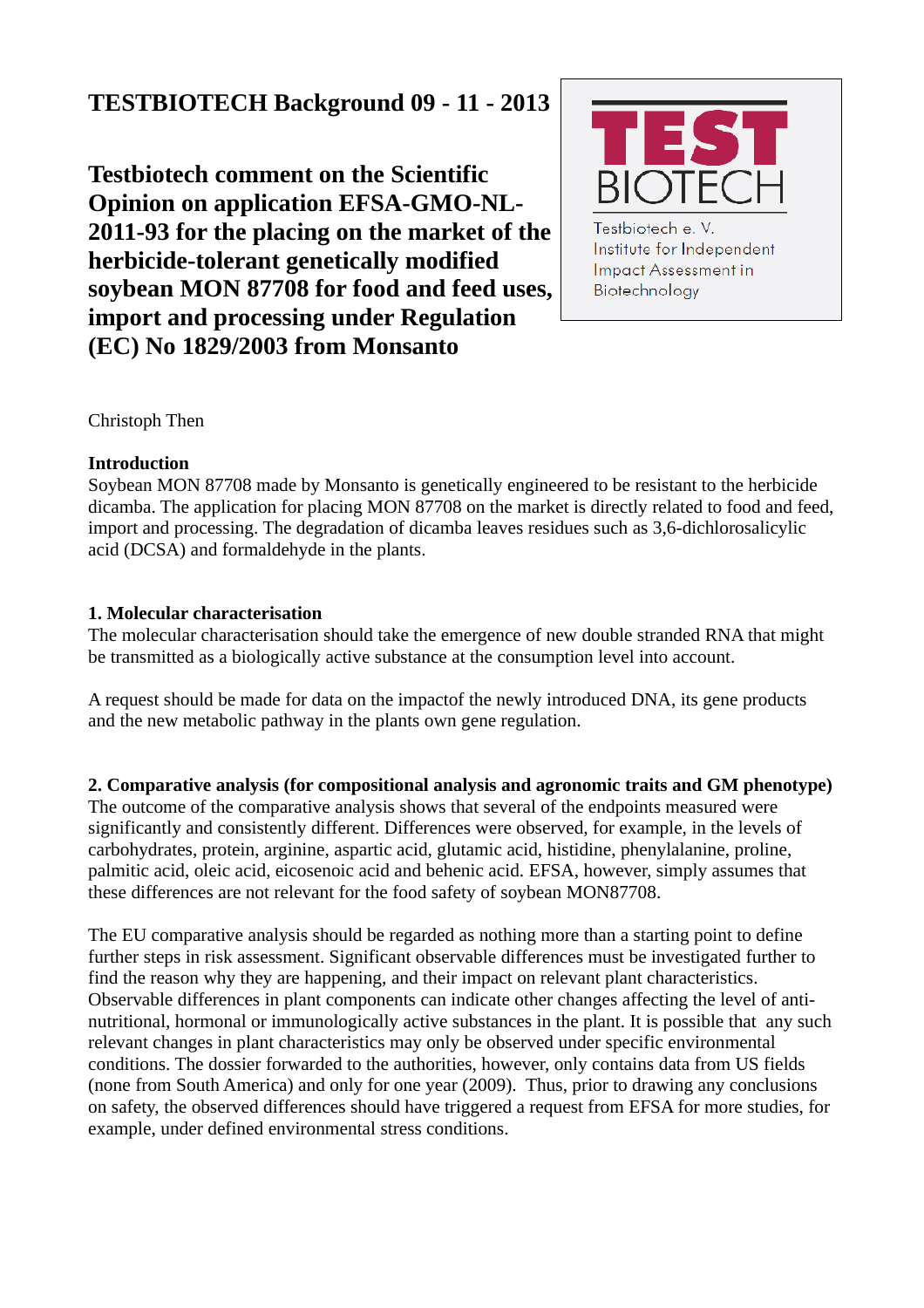## **Toxicology**

The outcome of the 90 days feeding study showed several changes in two of the four groups fed with genetically engineered plants. More detailed and long-term investigation of the health impact of the MON87708 soybeans should have been requested.

# **Allergenicity**

The digestion test as performed with the newly introduced enzymes does not allow any conclusions on the fate of the protein under realistic conditions in the gut of humans or animals.

The number of blood samples from individuals used for testing is very low. No analysis of risks for individuals with an impaired immune system such as elderly or infants was undertaken.

# **Others**

If MON87708 is authorised, the pattern of exposure to dicamba (and its residues) in the food chain will be changed. Further interactions between the residues from spraying with the plants metabolism and components will become an issue that cannot be left aside in risk assessment of these soybeans.

In parallel to the GMO panel, the pesticide panel of EFSA published a *Reasoned opinion on the modification of the MRL for dicamba in genetically modified soybean* (EFSA Journal 2013;11(10):3440). Taken together the two EFSA opinions show substantial gaps in the overall risk assessment of this product:

- Due to the inserted DMO proteins, the herbicide dicamba is metabolised to 3,6 dichlorosalicylic acid (DCSA) and formaldehyde. The formaldehyde component was not part of the EFSA risk assessment. According to the IARC, formaldehyde I a human carcinogen (IARC 20[1](#page-1-0)2<sup>1</sup>), and therefore the additional exposure through residues must be addressed.
- The way how ADI and MRL were established is confusing and shows too many untertainties: The metabolism pattern of the active substance in genetically modified plants was shown to be different and the available data did not allow EFSA to conclude whether dicamba and DCSA act through the same toxicological mode of action. Another metabolite, DCGA, was identified but there was insufficient toxicological data to set a specific ADI. The acceptable daily intake (ADI) proposed for the metabolite DCSA is much lower than the one proposed for dicamba. However the proposed maximum residue level (MRL) for DCSA is higher (0,4 mg/kg in soybean) than for dicamba (0,05 mg/kg in soybean). This seems to be a contradiction. In any case, the load of residues from spraying with dicamba will be increased significantly within the food chain, if MON87708 comes on to the market.
- There was no assessment of interaction between plant components such as immunological or anti-nutritional, hormonal or immunologically active substances with the residues form spraying.

Several other genetically engineered plants with tolerance to various herbicides have pending market authorisations for the EU, making a systematic approach necessary to deal with new patterns of exposure, interactions between the substances and the accumulated impact on human and animal health. Risk assessment of MON87708 should take into account potential interactions and accumulated effects between the residues from spraying with dicamba and residues from spraying

<span id="page-1-0"></span><sup>1</sup> http://monographs.iarc.fr/ENG/Monographs/vol100F/mono100F-29.pdf